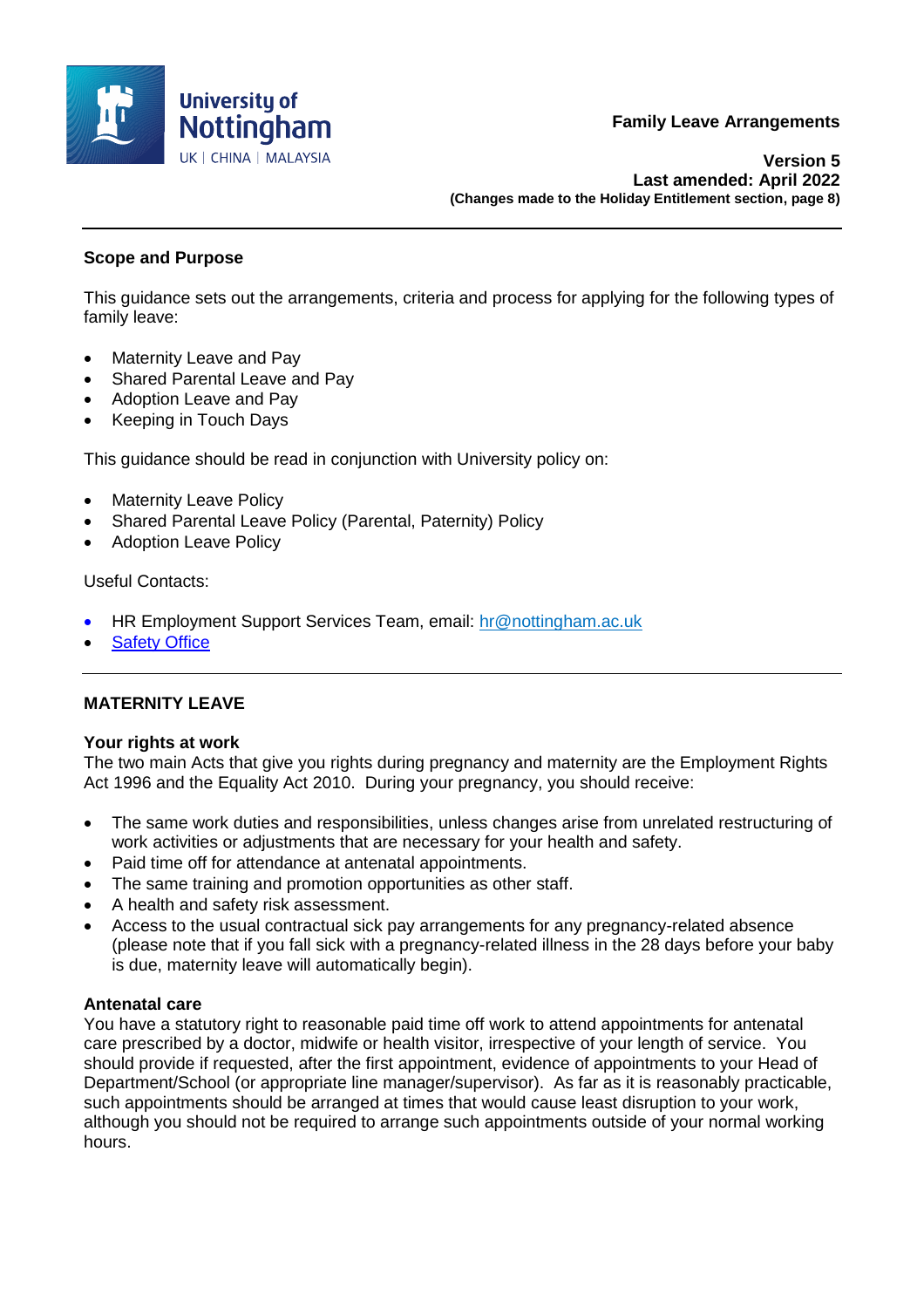### **Sickness**

You should report on sickness absence in line with the normal sickness absence notification procedure. However, if your sickness absence is due to a pregnancy-related illness, within 28 days of Expected Week of Childbirth (EWC), then maternity leave and payments (if eligible) will start automatically after the first day of absence.

#### **Informing your line manager**

You are encouraged to advise your Line Manager as soon as your pregnancy is confirmed to ensure any health and safety issues are taken into account and to help with departmental planning. You can also ask to see your HR Employment Support Services team at any time to discuss your entitlements and to ask any queries you may have in general. In order not to lose your right to maternity leave and pay it is important that you submit a MATB1 (form issued by midwife or GP to confirm EWC after  $20<sup>th</sup>$  week of pregnancy) and an application for maternity leave no later than the 15<sup>th</sup> week before EWC.

### **Health & Safety**

There are specific laws which require the University as an employer to protect the health and safety of new and expectant mothers. The Management of Health and Safety at Work Regulations 1999 requires that 'suitable and sufficient' risk assessments are carried out for work activities, which take into account any specific risks to female members of staff of child-bearing age who could become pregnant, and any risks to new and expectant mothers.

A specific risk assessment should be undertaken in consultation with your line manager.

Examples of common risks include lifting and carrying loads, workstation and posture, stress levels, exposure to infectious diseases and handling chemicals. Staff working in radioisotope laboratories or with controlled biological and chemical materials are strongly advised they should notify their Department/School Safety Officer of their pregnancy as soon as their condition has been confirmed.

The outcome of the risk assessment may indicate an adjustment in work activities to remove the hazard for the period of pregnancy. Where this is not possible for operational or research reasons, then you may need to be found alternative duties of an appropriate nature, or you could be suspended from work on full pay for as long as necessary on the grounds of health and safety. In such cases, there will be no impact on the maternity leave or maternity pay.

The risk assessment will need to be reviewed on a regular basis as the risks identified will vary depending on your health and at different stages of your pregnancy and return to work phase. For further information please read the [New and Expectant Mothers at Work Policy,](https://www.nottingham.ac.uk/safety/publications/circulars/pregnant.html) available from the Safety Office. Health and Safety Executive (HSE) has some useful [guidance.](http://www.hse.gov.uk/mothers/faqs.htm)

The Workplace (Health, Safety and Welfare) Regulations 1992 requires that the University as an employer provides suitable facilities for pregnant mothers to rest. If you require such facilities you should speak to your line manager.

#### **Maternity Leave Entitlement**

All women are entitled to up to 52 weeks' unpaid maternity leave. The law requires that a minimum of two weeks' leave is taken from the date of childbirth.

The earliest maternity leave can start from the 11<sup>th</sup> week before the expected week of childbirth.

If you give birth before your maternity leave commences you must inform the HR Employment Support Services team and your line manager (as soon as you are able) that you have given birth and the date your baby was born on the [Notification of Birth Form.](http://www.nottingham.ac.uk/hr/guidesandsupport/maternityparentalsupportandadoption/applicationforms.aspx) Your maternity leave will then automatically start on the day after your baby's birth date.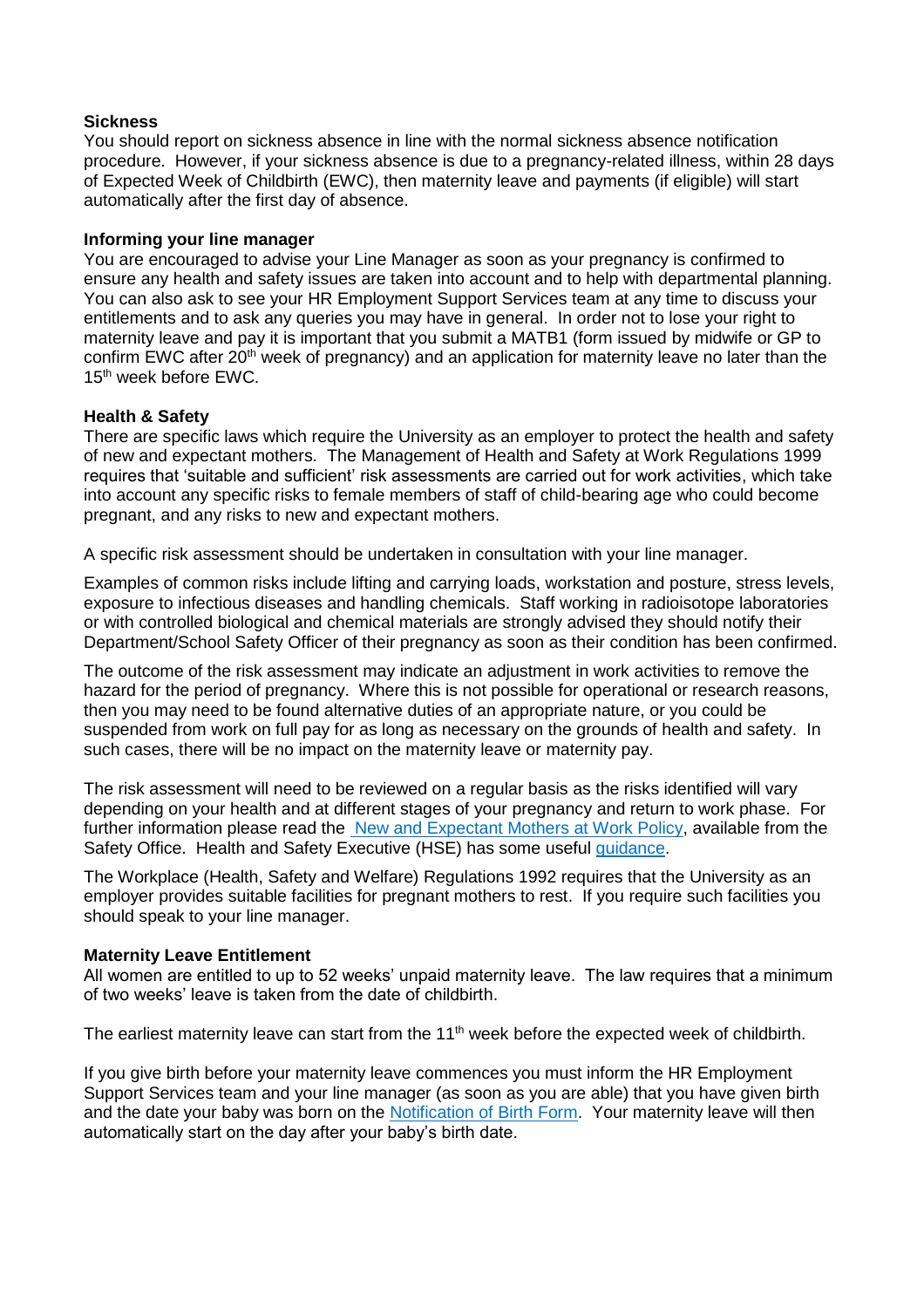In the event of a stillbirth after the start of the 16<sup>th</sup> week before the EWC, you shall be entitled to maternity leave as if the birth was live. Please be aware that the University runs a [Counselling](http://www.nottingham.ac.uk/counselling)  [Service,](http://www.nottingham.ac.uk/counselling) which is a free confidential service available to all members of University staff.

You can change your mind about when you want to start maternity leave providing you give to the Human Resources Department at least 28 days' written notice.

You are strongly encouraged to read the [Maternity Leave Policy,](http://www.nottingham.ac.uk/hr/guidesandsupport/maternityparentalsupportandadoption/maternity/documents/maternityleavepolicy.pdf) which sets out the provisions to which you are entitled in more detail.

# **Maternity Pay**

Depending on your length of service, one of the following three options is likely to apply, providing you give the correct notification and evidence to the University:

- 1. **Enhanced University Maternity Pay** to qualify for Enhanced University Maternity Pay you will have a contract of employment, full-time or part-time, on terms and conditions in excess of the statutory, have a minimum of 52 weeks continuous service with the University up to and including the EWC and have given notice of your intention to return to work.
- 2. **Statutory Maternity Pay (SMP)** to qualify for SMP you should have completed at least 26 weeks continuous service at the University at 15<sup>th</sup> week (qualifying week) before EWC. You must be earning above the Lower Earnings Limit for National Insurance Contributions
- 3. **Maternity Allowance**  if you do not qualify for either SMP or Enhanced University Maternity Pay you may be entitled to Maternity Allowance which can be claimed via your local Jobcentre Plus office. [Payroll](http://www.nottingham.ac.uk/finance/meettheteam/payroll) can provide you with a SMP1 form.

Please read the [Maternity Leave Policy](http://www.nottingham.ac.uk/hr/guidesandsupport/maternityparentalsupportandadoption/maternity/documents/maternityleavepolicy.pdf) for further details. The [flowcharts](http://www.nottingham.ac.uk/hr/guidesandsupport/maternityparentalsupportandadoption/maternity/documents/maternityflowcharts.pdf) (which relate to service) summarise the key information you need.

Once you have completed and returned the [Maternity application form](http://www.nottingham.ac.uk/hr/guidesandsupport/maternityparentalsupportandadoption/applicationforms.aspx) and attached your MATB1, HR will send you a letter confirming your maternity pay entitlement.

You will receive any increases to pay that you are awarded during maternity leave either during maternity leave itself wherever possible, or in arrears on return from maternity leave.

#### **Returning to Work**

We will assume that you will be returning to work 52 weeks from when your maternity leave starts. However, if you wish to return prior to the end of your maternity period you must give at least eight weeks' notice in writing of your intended date of return.

If you return to work during a period of maternity leave you will forfeit any further entitlement to maternity pay.

If you decide not to return to work either before or following a period of maternity leave you must give the University written notice in accordance with your contract of employment. You may be asked to work the remainder of your notice period if it expires after maternity leave.

If you qualify for Enhanced University maternity pay, but decide to resign prior to maternity leave being taken you will not receive any enhanced payments beyond the statutory payments. The University reserves the right to reclaim the non-statutory element of maternity pay from those members of staff who were eligible for enhanced maternity pay but did not return to work for 3 months following their maternity leave.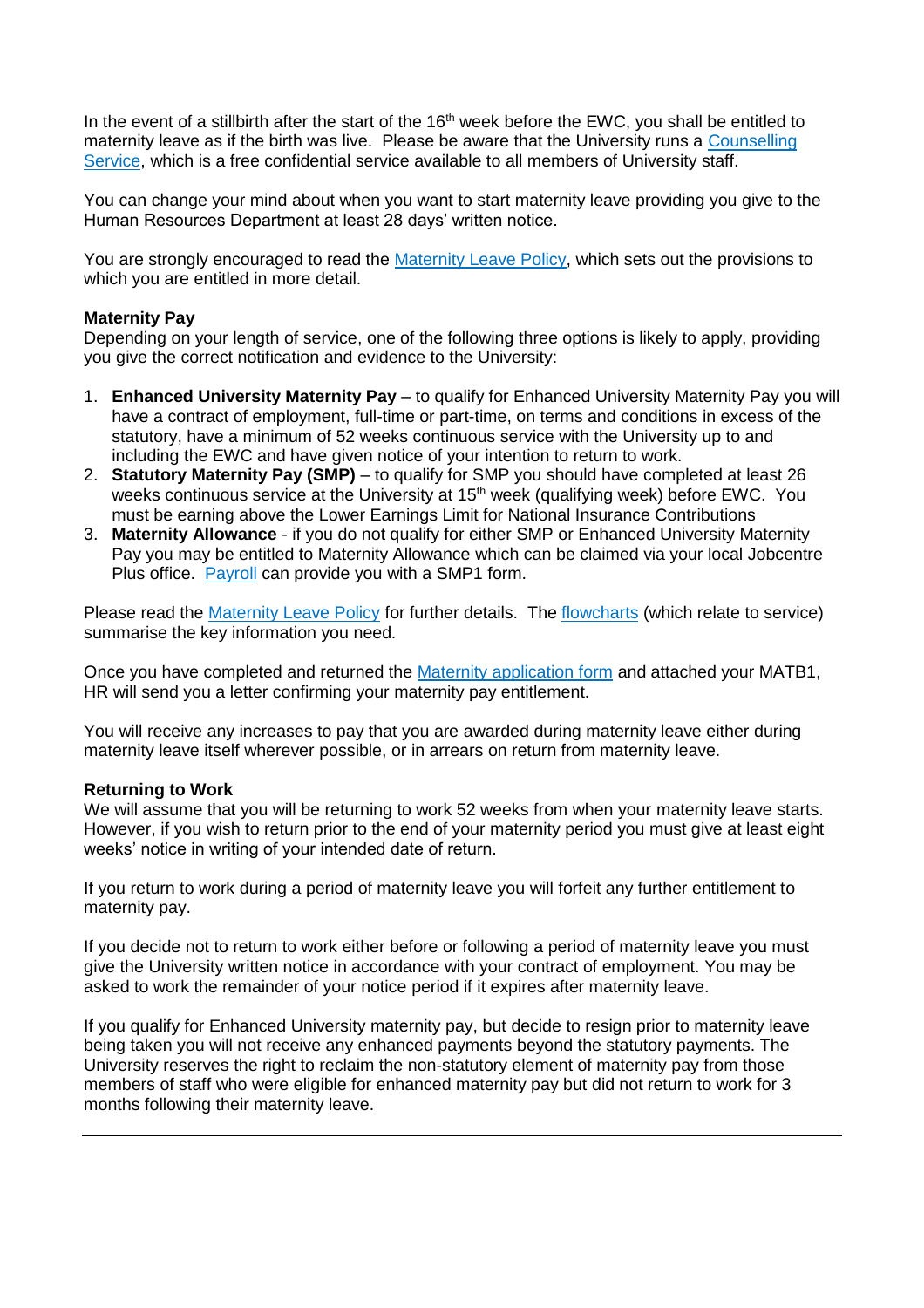# **ADDITIONAL PATERNITY LEAVE (APL)**

This has been replaced by Shared Parental Leave for babies born or children placed for adoption on or after 5 April 2015.

# **SHARED PARENTAL LEAVE (SPL)**

# **What is Shared Parental Leave (SPL)**

SPL is designed to allow parents to take leave flexibly in the first year of a child's life or the first year of a child's adoption placement.

Up to 50 weeks' leave and 37 weeks' pay can be shared between parents if the mother/adopter brings her/his maternity/adoption leave and pay to an end early.

The available Statutory Shared Parental Pay (SShPP) is calculated by deducting the number of week's maternity/adoption leave the mother/adopter has taken on her/his return to work or the leave curtailment date from 39.

The available SPL and pay can then be allocated between the parents as they agree. One parent can take the full amount of SPL and pay if the parents choose to allocate leave in this way.

SPL must be taken in a block of at least a week, commencing on the first day of an individual's normal working week, but does not have to be taken as a single period of leave and parents can elect to be on leave at the same time (either on maternity/adoption leave and SPL or both on SPL).

SPL and pay must be taken before the child's first birthday.

SPL is in addition to the right to paternity leave and parental leave. However, a parent who takes SPL in respect of a child before they have taken their statutory paternity leave entitlement will lose this entitlement.

There is no increase in SPL entitlement in the case of multiple births/matching; the rules apply in the usual way.

The right to SPL applies to employees who become parents (the child's mother and father, or the spouse or partner of the child's mother (if not the father), including a civil partner or same sex partner) who have main responsibility for the care of a child with the other parent/partner.

# **Calculation of Entitlement**

Eligible employees may be entitled to take up to 50 weeks SPL during the child's first year in their family. The number of weeks available is calculated using the mother's/adopter's entitlement to maternity/adoption leave, which allows them to take up to 52 weeks' leave. If they reduce their maternity/adoption leave entitlement then they and/or their partner may opt-in to the SPL system and take any remaining weeks as SPL.

A mother/adopter may reduce their entitlement to maternity/adoption leave by returning to work before the full entitlement of 52 weeks has been taken, or they may give notice to curtail their leave at a specified future date.

If the mother/adopter is not entitled to maternity/adoption leave but is entitled to Statutory Maternity Pay (SMP), Statutory Adoption Pay (SAP) or Maternity Allowance (MA), they must reduce their entitlement to less than 39 weeks. If they do this, their partner may be entitled to up to 50 weeks of SPL.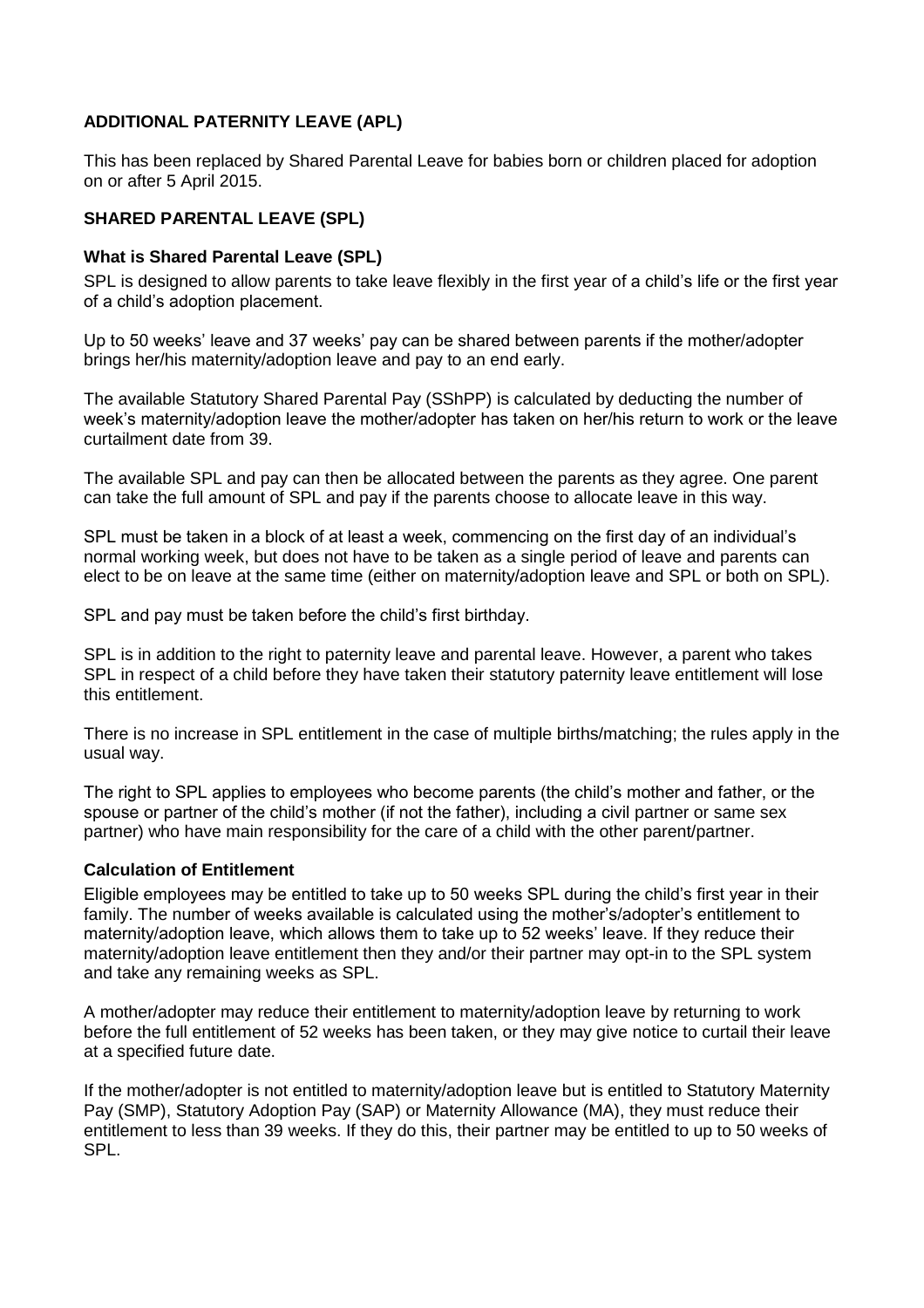This is calculated by deducting from 52 the number of weeks of SMP, SAP or MA taken by the mother/adopter.

SPL can commence as follows:

- The mother can take SPL after she has taken the legally required two weeks of maternity leave immediately following the birth of the child.
- The adopter can take SPL after taking at least two weeks of adoption leave.
- The father/partner/spouse can take SPL immediately following the birth/placement of the child, but may first choose to exhaust any paternity leave entitlements (as the father/partner cannot take paternity leave or pay once they have taken any SPL or ShPP).

Where the mother/adopter gives notice to curtail their maternity/adoption entitlement then the mother/adopter's partner can take leave whilst the mother/adopter is still using their maternity/adoption entitlements.

SPL will generally commence on the employee's chosen start date specified in their Request for SPL or in any subsequent variation notice.

If the employee is eligible to receive it, ShPP may be paid for some, or all, of the SPL period.

SPL must end no later than one year after the birth/placement of the child. Any SPL not taken by the first birthday or first anniversary of placement for adoption is lost.

### **Eligibility for Statutory Shared Parental Pay**

Shared Parental Pay mirrors the current maternity pay provision.

To qualify for Statutory Shared Parental Pay (SShPP) the employee, as well as having the appropriate continuity of service (employment by the employer for at least 26 weeks at the  $15<sup>th</sup>$ week before the child's due/matching date and still an employee in the first week of SPL) must also have earned an average salary of the lower earnings limit or more for the 8 weeks prior to the 15<sup>th</sup> week before the child's due date or placement.

SShPP is paid for up to 37 weeks at the lesser of:

- Standard statutory rate of ShPP or
- 90% of average weekly earnings (if this is less than the standard rate)

If the employee's employment comes to an end during the period of entitlement of SShPP then any remaining weeks will usually be payable unless they start working for someone else.

# **Eligibility for Enhanced ShPP**

If an employee has a contract of employment, full-time of part-time, on terms and conditions in excess of the statutory, has a minimum of 52 weeks continuous service with the University, up to an including the EWC/placement date and has given notice of their intention to return to work following SPL, the employee may be entitled to;

- 6 weeks leave on full pay (inclusive of any SShPP)
- 16 weeks' leave on half pay plus SShPP (not exceeding full pay)
- 15 weeks' leave on SShPP at the appropriate rate
- Up to 13 weeks' unpaid leave

Enhanced ShPP for eligible employees will only be paid if the employee takes one block of leave.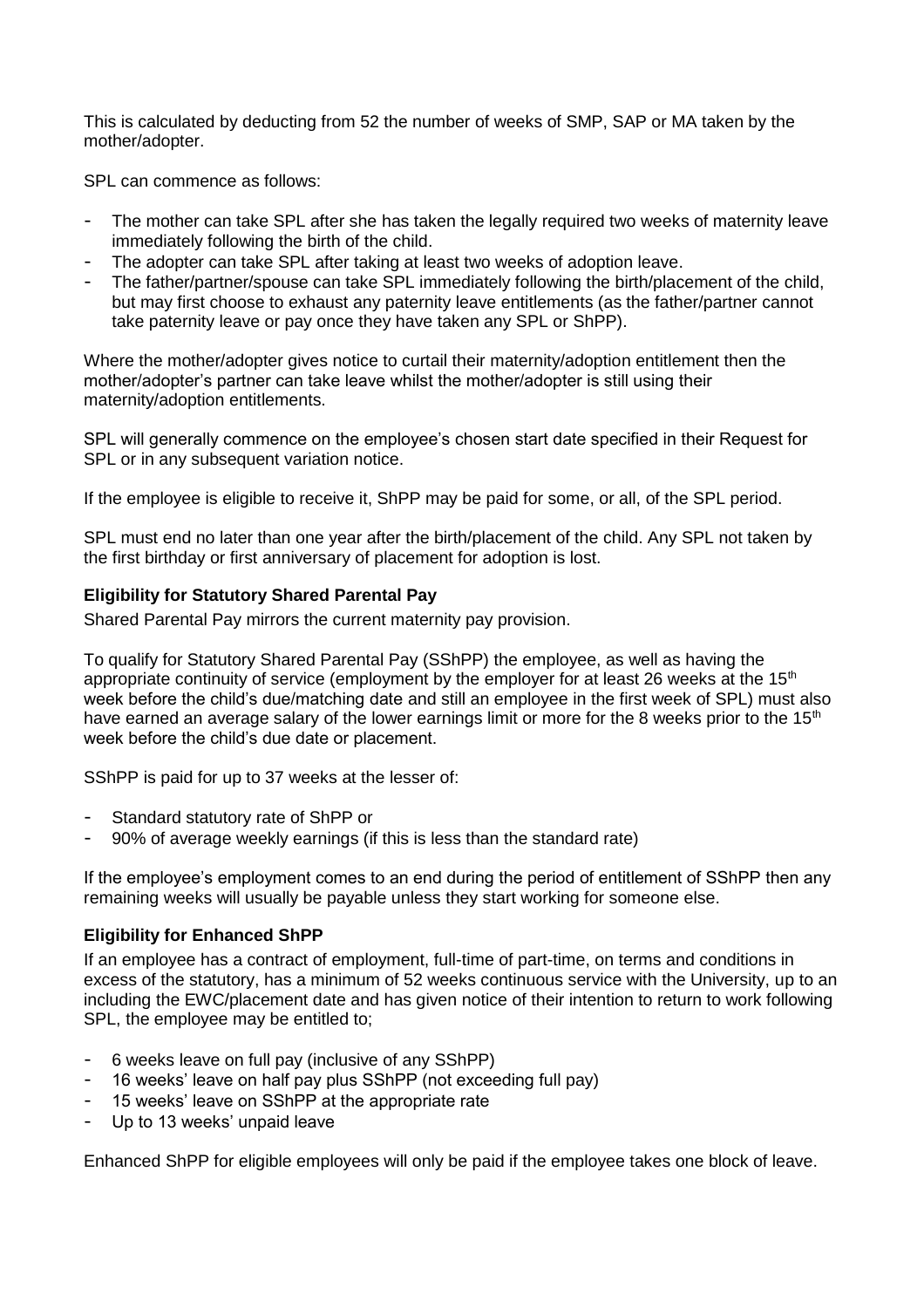In any event, no combination of payments should exceed full pay and enhanced ShPP is not payable in addition to enhanced maternity pay. All benefits are classed as earnings and are therefore subject to deductions for Tax and National Insurance Contributions.

# **Returning to Work**

We will assume you will be returning to work following a period of SPL. If you wish to return ahead of your notified date, you will need to give at least eight weeks' notice in writing of your intended date of return.

If you decide not to return to work either before or following a period of SPL you must give the University written notice in accordance with your contract of employment. You may be asked to work the remainder of your notice period if it expires after SPL.

If you qualify for Enhanced University ShPP, but decide to resign prior to the SPL being taken you will not receive any enhanced payments beyond the statutory payments. The University reserves the right to reclaim the non-statutory element of maternity pay from those members of staff who were eligible for enhanced ShPP, but didn't return to work for three months following their SPL.

# **ADOPTION LEAVE**

### **Adoption Leave Entitlement**

From 5 April 2015, adoption leave becomes a day one right and will no longer need 26 weeks' continuous employment to be eligible.

An employee who will be the main carer for the adopted child(ren) may apply for Adoption Leave. Adoption provisions will not be granted to two University employees in respect of the same adoption. If an employee is not the main carer for the adopted child they may qualify for time off with or without pay under the [Parental Support Policy.](http://www.nottingham.ac.uk/hr/guidesandsupport/maternityparentalsupportandadoption/parental/documents/parentalsupportpolicy(includingaplopl).pdf)

Adoption leave can start from the date of the child's placement or a fixed date, which can be up to 14 days before the expected date of placement. For overseas adoption, adoption leave will begin after the child has entered Great Britain; the latest it can begin is 28 days after the child has entered Great Britain.

In the event of a disrupted placement, the adoption leave period ends eight weeks after the start of Ordinary Adoption Leave (OAL) period (if the placement did not occur) or eight weeks from the end of the week in which death occurred of the child was returned to the agency (if the placement took place and disruption occurred later).

Please refer to the [Adoption Leave Policy,](http://www.nottingham.ac.uk/hr/guidesandsupport/maternityparentalsupportandadoption/adoption/documents/adoptionleavepolicy.pdf) which sets out the provisions to which you are entitled in more detail.

# **Adoption Pay**

Depending on your length of service one of the following three options is likely to apply, providing you give the correct notification and evidence to the University:

1. **Enhanced University Adoption Pay** – to qualify for Enhanced University Adoption Pay you will have a contract of employment, full-time or part-time, on terms and conditions in excess of the statutory, have a minimum of 52 weeks continuous service with the University, ending with the week in which you are notified of being matched with a child for adoption and have given notice of your intention to return to work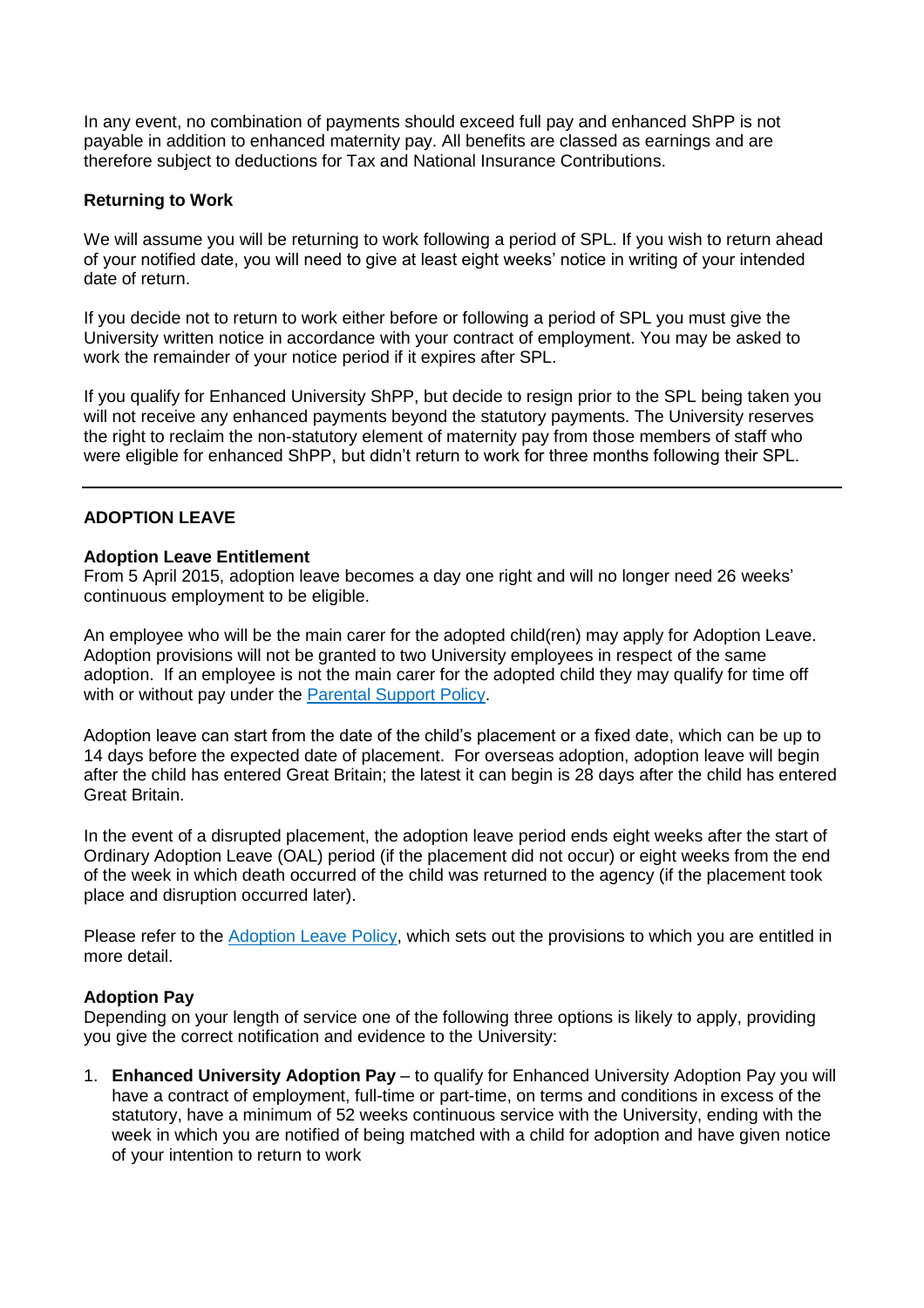- 2. **Statutory Adoption Pay (SAP)** to qualify for SAP you should have completed at least 26 weeks continuous service at the University before the week the adopter is notified of having been matched with a child for adoption and continues to work up to the date of placement for adoption. You must be earning above the Lower Earnings Limit for National Insurance **Contributions**
- 3. **No pay**  if you have been continuously employed in the University's service for less than 26 weeks ending with the week in which you are notified of being matched with a child for adoption you will qualify for unpaid adoption leave of up to 26 weeks.

Please read the [Adoption Leave Policy](http://www.nottingham.ac.uk/hr/guidesandsupport/maternityparentalsupportandadoption/adoption/documents/adoptionleavepolicy.pdf) for further details. The [flowcharts](http://www.nottingham.ac.uk/hr/guidesandsupport/maternityparentalsupportandadoption/adoption/documents/adoptionflowcharts.pdf) (which relate to service) summarise the key information you need.

Once you have completed [Adoption Application Form](http://www.nottingham.ac.uk/hr/guidesandsupport/maternityparentalsupportandadoption/applicationforms.aspx) (with matching certificate), Human Resources will send you a letter detailing your adoption pay entitlement.

You will receive any increases to pay that you are awarded during adoption leave either during adoption leave itself wherever possible, or in arrears on return from adoption leave.

#### **Pre-Adoption Meetings**

You will be given time off with pay for a maximum of up to three interviews and up to three visits in a 12 month period. As far as is reasonably practical pre-adoption interviews and meetings should be arranged to take place outside of working hours.

### **Adoption Hearing**

You will be entitled to reasonable paid time off to attend adoption hearings. You should be prepared to provide, if requested by your line manager, a letter from court confirming the date(s) of the adoption hearings.

#### **Returning to Work**

We will assume that you will be returning to work 52 weeks from when your Adoption Leave starts. However, if you wish to return prior to the end of your adoption period you must give at least eight weeks' notice in writing of your intended date of return.

If you return to work during a period of adoption leave you will forfeit any further entitlement to adoption pay.

If you decide not to return to work either before or following a period of adoption leave you must give the University written notice in accordance with your contract of employment. You may be asked to work the remainder of your notice period if it expires after adoption leave.

If you qualify for enhanced University adoption pay, but decide to resign prior to adoption leave being taken will not receive any enhanced payments beyond the statutory payments. The University reserves the right to reclaim the non-statutory element of adoption pay from those members of staff who were eligible for enhanced adoption pay but did not return to work for three months.

# **CONTRACTUAL ENTITLEMENTS DURING MATERNITY/SHARED PARENTAL LEAVE & ADOPTION LEAVE**

# **Salary Sacrifice**

You should be aware that sacrificed salary cannot count towards the state benefits of Statutory Maternity/Paternity/Adoption Pay and Maternity Allowance. Essentially, if by sacrificing your salary, for things like the childcare voucher scheme (or pension contributions, gym membership or the cycle scheme) your earnings for the purposes of the LEL for NIC go below £97 per week you may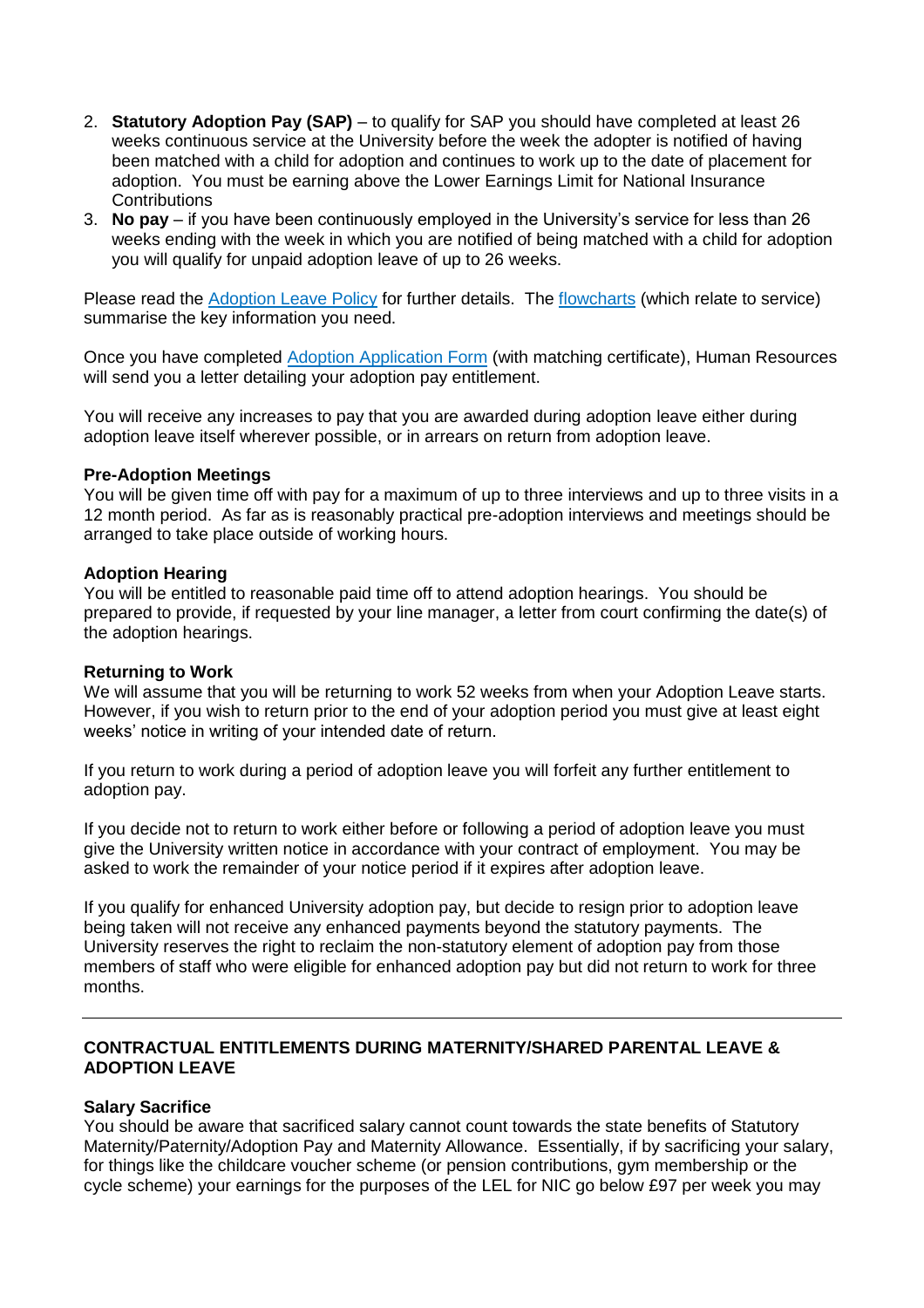not qualify for SMP/MA/SPP/SAP. In these cases, you should consider whether to amend or suspend such arrangements to ensure you do not lose out on maternity/paternity benefits. If you participate in a form of salary sacrifice, further advice and help can be sought from the Childcare voucher provider, Pensions Administrator, Payroll or Human Resources. Where applicable, it is recommended that you contact the childcare voucher provider to inform them of the pregnancy as soon as possible.

# **Non Cash Benefits**

During the entire period of Maternity/Paternity/Adoption Leave you are entitled to receive all Terms and Conditions, except remuneration. This means that non-cash benefits that are in existence prior to the leave (such as those provided through a salary sacrifice scheme for child care vouchers, gym membership and staff cycle schemes) can be continued throughout the leave period.

### **Pension**

During any period of paid maternity/paternity/adoption leave the University pension contribution will be calculated as though you are working normally and receiving your normal salary such that there is no suspension of membership during this time, meaning all benefits where applicable such as death in service and ill health retirement continue based on the pensionable salary you would have been paid, but for your absence. Employee contributions continue throughout this period of paid maternity/paternity/adoption leave based on what is earned.

It may be possible for employees (subject to scheme rules allowing for this) to continue to make payments to the scheme during the unpaid period, so that membership may be continuous. Employees should indicate this on their application for maternity/paternity/adoption leave. Human Resources will be responsible for informing the University Pensions Administrator, who will liaise directly with the employee regarding any options available.

You should contact the Pensions Administrator to discuss the options available during any unpaid period of maternity/paternity/adoption leave to ensure any implications for pension membership and benefits are understood or contact the relevant pension scheme helpline direct. Details of the help lines can be found on the [Finance Department](http://www.nottingham.ac.uk/finance/index.aspx) web site.

# **Holiday Entitlement**

You will accrue annual leave during your maternity/paternity/adoption leave at the contractual rate in addition to Bank Holidays and University closure days (pro-rata for part-time staff). If your parental leave period is likely to cross two annual leave years and it is impractical to take all the leave in the year in which it was accrued (in line with the Annual Leave Policy) you may carry over the accrued annual leave, but must use these days within three months following your return to work, except where an alternative timescale is agreed with your manager due to operational requirements.

You can take accrued annual leave prior to going on maternity/paternity/adoption leave. However, if the baby is born early, your annual leave will be carried forward as maternity leave begins automatically the day after birth.

Accrued annual leave can be taken immediately following the end of the maternity/paternity/adoption leave period prior to you physically returning to work. It may also be used to consider a phased return to work with the agreement of your line manager.

To help calculate annual leave entitlements see the online calculators available from the [Human](http://www.nottingham.ac.uk/hr)  [Resources Department](http://www.nottingham.ac.uk/hr) web site.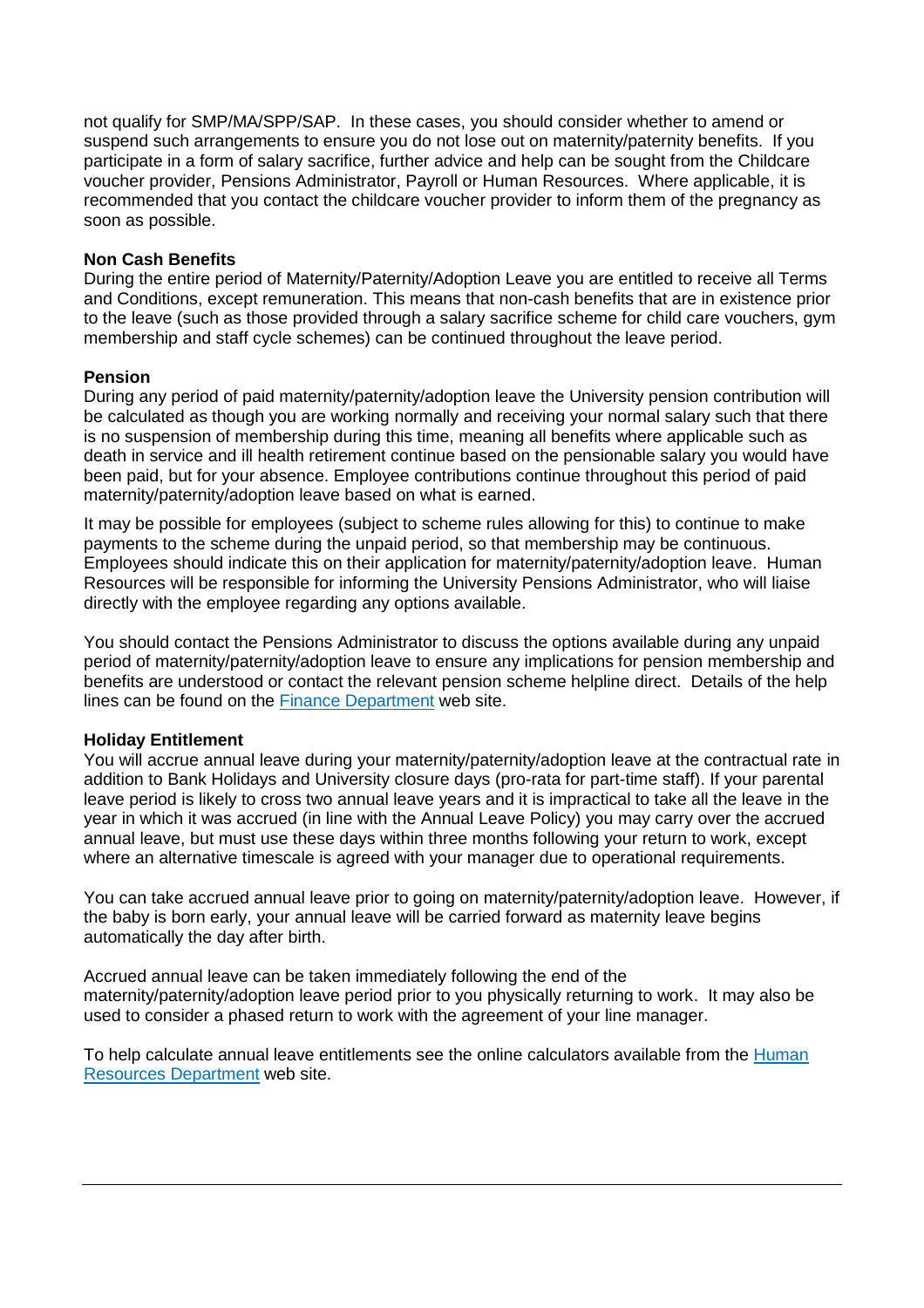# **Appraisal and Development Conversation (ADC)**

Where leave has been planned in advance, such as maternity/shared parental/adoption leave, it is recommended that an Appraisal and Development Conversation (ADC) takes place prior to your leave period commencing. This will enable achievements and contributions to be recorded ahead of your leave. On your return from leave, an ADC should also take place to agree future objectives.

# **PATERNITY LEAVE - Ordinary Paternity Leave (OPL)**

# **OPL Entitlement**

You are eligible to two weeks leave regardless of service to allow you to care for your child and partner. If you have more than six months service at the 15<sup>th</sup> week before the baby is due then you may qualify, subject to various criteria (same as Additional Paternity Leave, see section on APL), 2 weeks Statutory Paternity Pay (SPP). If you have more than 12 months service when the baby is born/adopted then you will qualify for one week's normal pay followed by SPP.

For more detailed information, please read the [Parental Support Policy.](http://www.nottingham.ac.uk/hr/guidesandsupport/maternityparentalsupportandadoption/parental/index.aspx)

# **Applying for OPL**

If you intend to take Paternity Leave, please complete the [application form](http://www.nottingham.ac.uk/hr/guidesandsupport/maternityparentalsupportandadoption/applicationforms.aspx) by the end of the  $15<sup>th</sup>$ week before the baby is due or 14 days before the expected date of placement (for adoption).

You can change your mind about when you want to start paternity leave providing you give to the Human Resources 28 days' written notice.

# **KEEPING IN TOUCH (KIT) DURING MATERNITY/PATERNITY/ADOPTION LEAVE**

While on maternity/paternity/adoption leave you are entitled by agreement with the University to undertake up to 10 days' **paid** work – known as "Keeping in Touch Days" (KIT).The type of work that you undertake on KIT days is a matter for agreement with your Head of Department/School. They may be used for any activity which would ordinarily be classed as work under the contract of employment, but could be to attend a conference, undertake a training activity or attend a team meeting.

# **SPLiT Days**

Each parent entitled to SPL or ShPP will have an individual entitlement to Shared Parental Leave in Touch (SPLiT) days for up to 20 each, either continuously or odd days, without bringing their SPL or ShPP to an end early.

SPLiT days are in addition to the 10 'Keeping in Touch' (KIT) available during maternity/adoption leave.

If you attend a KIT/SPLiT day, you will be paid your normal contractual rate of pay for the hours worked. KIT/SPLiT days can be of any duration with the agreement of both parties, however the University reserves the right to count the amount of any maternity/paternity/adoption pay that may be received during a KIT/SPLiT day towards the normal contractual pay due. Therefore, if you work during a period of no pay you will be paid for the hours worked on your KIT/SPLiT day at your normal rate of pay. Your line manager is responsible for informing Payroll of the dates and hours of work on KIT/SPLiT days.

You may wish to use the KIT - Optional Contact Record available at: [http:/www.nottingham.ac.uk/hr/guidesandsupport/maternityparentalsupportandadoption/kitdays.asp](http://www.nottingham.ac.uk/hr/guidesandsupport/maternityparentalsupportandadoption/keepingintouchdays.aspx) [x.](http://www.nottingham.ac.uk/hr/guidesandsupport/maternityparentalsupportandadoption/keepingintouchdays.aspx)